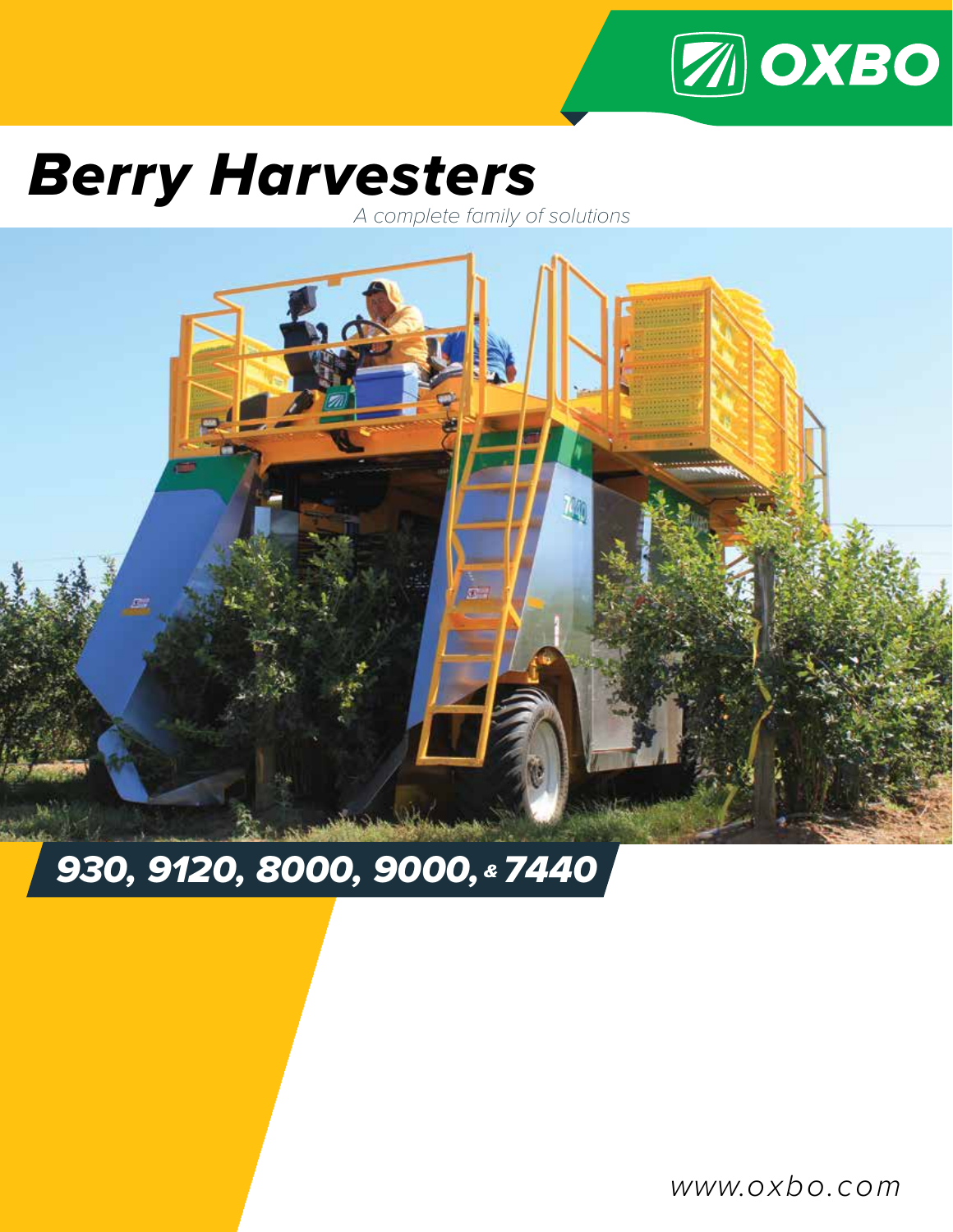

# **Oxbo Berry Harvesters**

The Oxbo berry family offers a complete line of berry harvesters, with a model for every size and type of grower. Oxbo berry harvesters- proudly built in the USA--are designed and manufactured in a state of the art production facility in Lynden, Washington, where machines are built to customer specifications.

#### **Building on a legacy**

Oxbo berry harvesters continue their legacy of building berry harvesters that consistently deliver high quality fruit without sacrificing in-field productivity.

Oxbo berry harvesters are built by an organization big enough to drive innovation and yet small enough to build relationships.

Oxbo employees listen to customers and dealers to continue working with the berry industry to improve equipment and build new solutions.

#### **Backed by product support**

Oxbo backs all its berry harvesting equipment with over 50 years of experience building and supporting niche market harvesting solutions.

Together with dealers and agents around the globe, Oxbo stands behind every machine with readily available parts and in-field service support.

#### **Full product family**

Oxbo offers the most comprehensive line of berry harvesters with models and options available for every grower. From self-propelled to tow behind models, Oxbo berry harvesters set the standard in productivity with a dedication to fruit quality.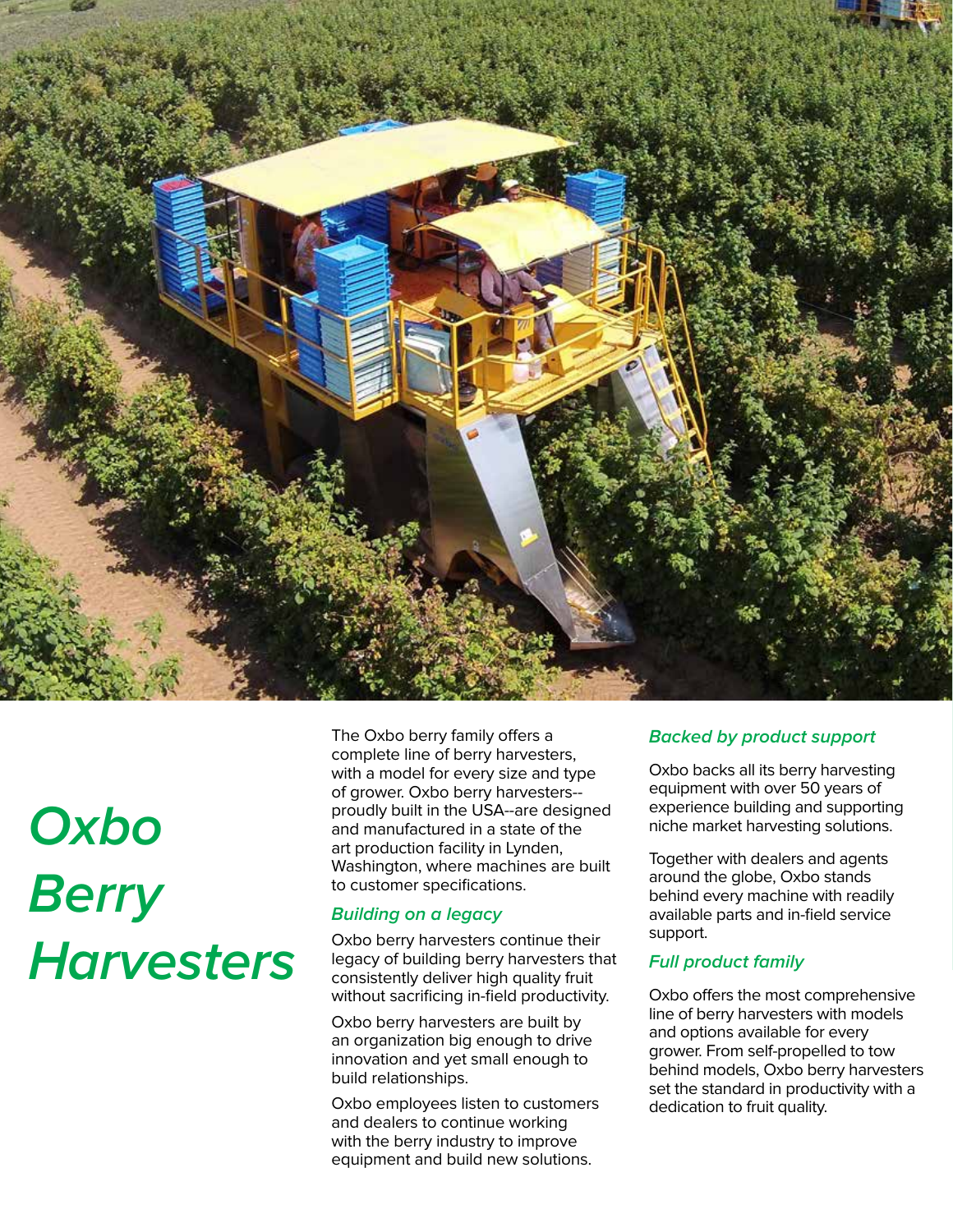### Oxbo - a harvester for every field and grower











#### **7440 multi-crop harvester**

The 7440 features an industry leading 60" wide picking tunnel. A true multi-crop harvester the 7440 can pick blueberries, raspberries and blackberries. We offer a unique "Push-Pull" cleaning system with up to 6 fans that produce the cleanest sample on the market. The unit offers ample on-board storage, with enough room to store up to five pallets of fruit. Dual discharge belts allow growers to pick into flats, lugs, totes or barrels. Available with our selective Orbirotor picking head, Dynarotor horizontal shaking head or Sway style shaker.

#### **8000 blueberry harvester**

The 8000 single drop harvester gently conveys the fruit through a cleaning system to the back of the machine where it is placed into a lug or tote. The open harvester design provides the driver excellent visibility while picking. For softer field conditions, Oxbo offers an optional high-flotation tire to power the machine through the toughest of conditions. The Total Control Joystick puts all major machine functions at your finger tips. The 8000 is available with Dynarotor, Orbirotor or Sway picking systems.

#### **9120 raspberry harvester**

The 9120 features the Orbirotor picking system and a push-pull cleaning system to effectively clean the fruit without unnecessary handling through the cleaning process. This harvester was designed to harvest IQF raspberries. The short wheel base of the 9120 delivers industry leading maneuverability and a tight turning radius. The 9120 has 23 inches of harvester lift to accommodate a variety of field types, and a versatile head to allow you to pick both raspberries and blueberries.

#### **9000 raspberry harvester**

The Oxbo 9000 has a wide 55 inch picking tunnel to accommodate more vigorous raspberry varieties. With a curved belt and spacious design, the 9000 can accommodate up to three inspectors to help you achieve IQF fruit when conditions allow. The 9000 features auto-steer and auto-leveling to ensure the highest in fruit retention along with a Cummins engine for reliability and longevity. New knife edge fan option greatly improves the cleaning ability in caneberries. Available with the Orbirotor, Dynarotor or Sway picking systems to best suit your needs.

#### **930 tow behind**

This tow behind blueberry model boasts many of the features of a self-propelled harvester, like a full sized picking tunnel to handle both large and small plants. The 930 features a single drop conveying system to deliver the highest quality fruit and only requires a 30hp tractor with 540 rpm PTO. The 930 is available with Dynarotor, Orbirotor or Sway picking systems.

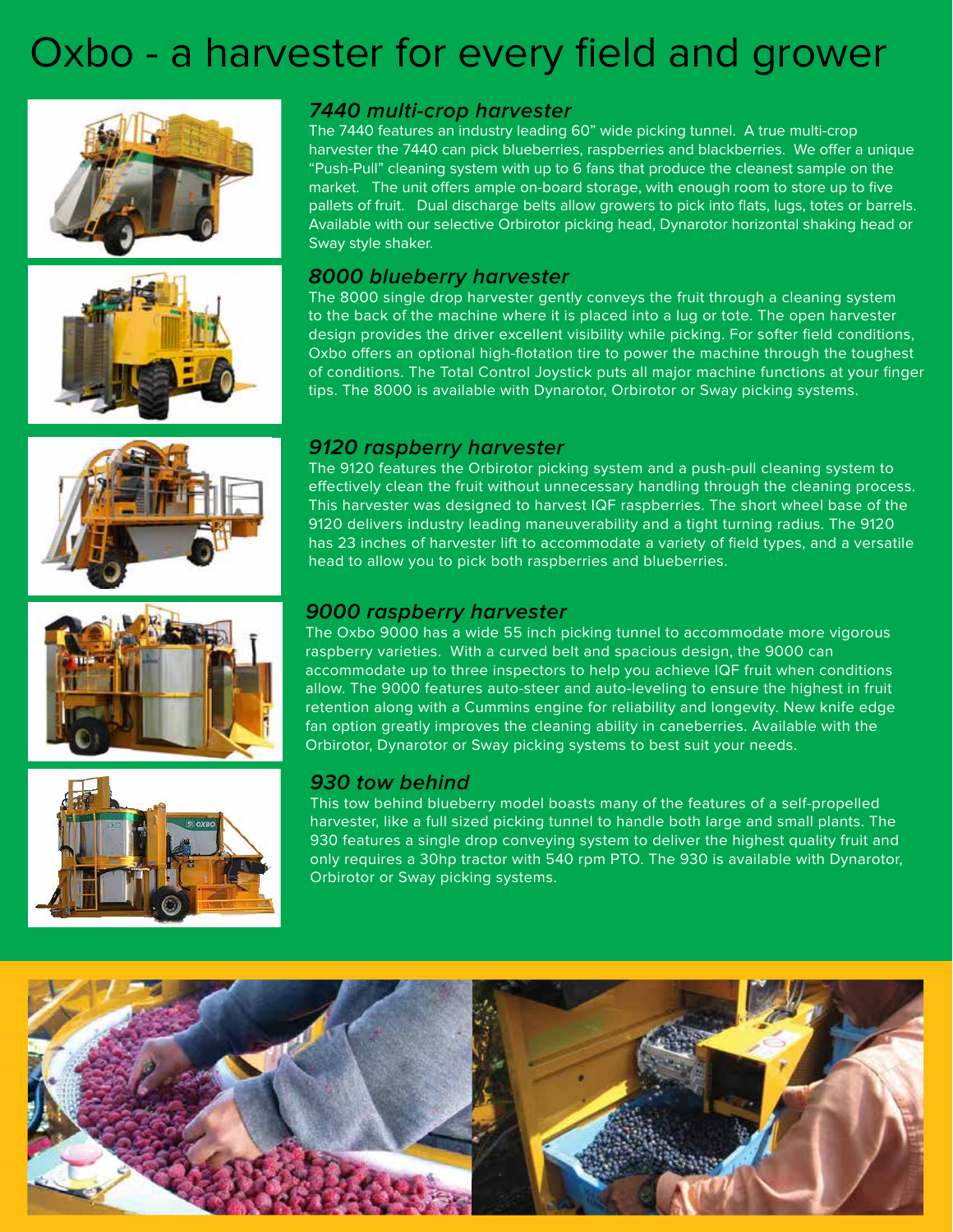## Customized Picking

### superior fruit quality. reliability. legendary performance.

Oxbo's berry harvesters continue to set the standard for quality by building harvesters capable of delivering cleaner fruit with less loss without sacrificing in-field harvesting productivity. Each harvester is built to customer specifications based on individual preferences and horticultural practices.

#### Customized picking system

Oxbo offers you the choice of three different picking systems on most harvesters, to customize for your conditions.

- Orbirotor® System: The unique Orbirotor utilizes an orbital shaking action with 5/8 inch acetyl rods that easily adjusts to meet a wide range of picking requirements. The free-floating head offers a selective and gentle shaking action to let you take advantage of the early season price by allowing you to get into the field earlier than you would with any other shaking system on the market. The Orbirotor system is available on all models of Oxbo berry harvesters.
- Dynarotor® System: Dynarotor heads use a more aggressive horizontal shaking action with a stiffer 3/8 inch fiberglass rod. With our new stroke adjustment, growers can easily adjust how aggressive and selective they want to pick by moving the head weights in or out. Now on a sliding pin system, it only takes minutes to adjust. Primarily used for blueberries, the head can be used in multiple crops including raspberries or blackberries. Available on all models except the 9120.
- Sway System: Oxbo also offers a double sway system that removes fruit by swaying the plants back and forth as a group. Offered on all models except the 9120 raspberry harvesters.

#### High fruit retention catching system

Oxbo blueberry harvesters use a high density, low loss, 4<sup>3</sup>/4 inch spaced catchers proven to retain more fruit than any other catching system on the market. Oxbo raspberry harvesters utilize a 6 inch catcher spacing to protect younger primocanes. All systems use gentle but effective springs to close quickly around the plant. Oxbo catchers are made of a durable material for greater longevity.

### Unique cleaning systems

Oxbo harvesters utilize multiple cleaning systems to deliver the cleanest fruit.

- Knife-Edge cleaner fan: This pre-cleaner shoots a stream of air across the lower belt drop which effectively removes leaves and debris. Available on the 9000 & 7440 models.
- Push-Pull cleaning system: Designed for growers going after high-grade fruit such as IQF raspberries. The Oxbo system gently and effectively removes debris without "jostling" or lifting the fruit like other cleaning systems. Available on 7440 & 9120 harvesters.
- Fluid Bed cleaning: An industry standard developed by Oxbo years ago to effectively remove debris in a variety of crops. Available on 930, 9000 and 8000 harvesters.

# **Oxbo Key Features**

- 1. Flexible harvesting harvest blueberries and raspberries with the same machine
- 2. Food grade hydraulic oil
- 3. Minimal fruit drop
- 4. Wide picking tunnel\*
- 5. Made in the USA to CE compliance
- 6. Excellent visibility from operator platform
- 7. Easy engine access and low maintenance
- 8. Accommodate fruit inspectors\*
- 9. Bucket conveyance to maintain fruit integrity\*
- 10. Ample on board storage
- 11. Side guard lower belts\*
- 12. Tight turning radius\*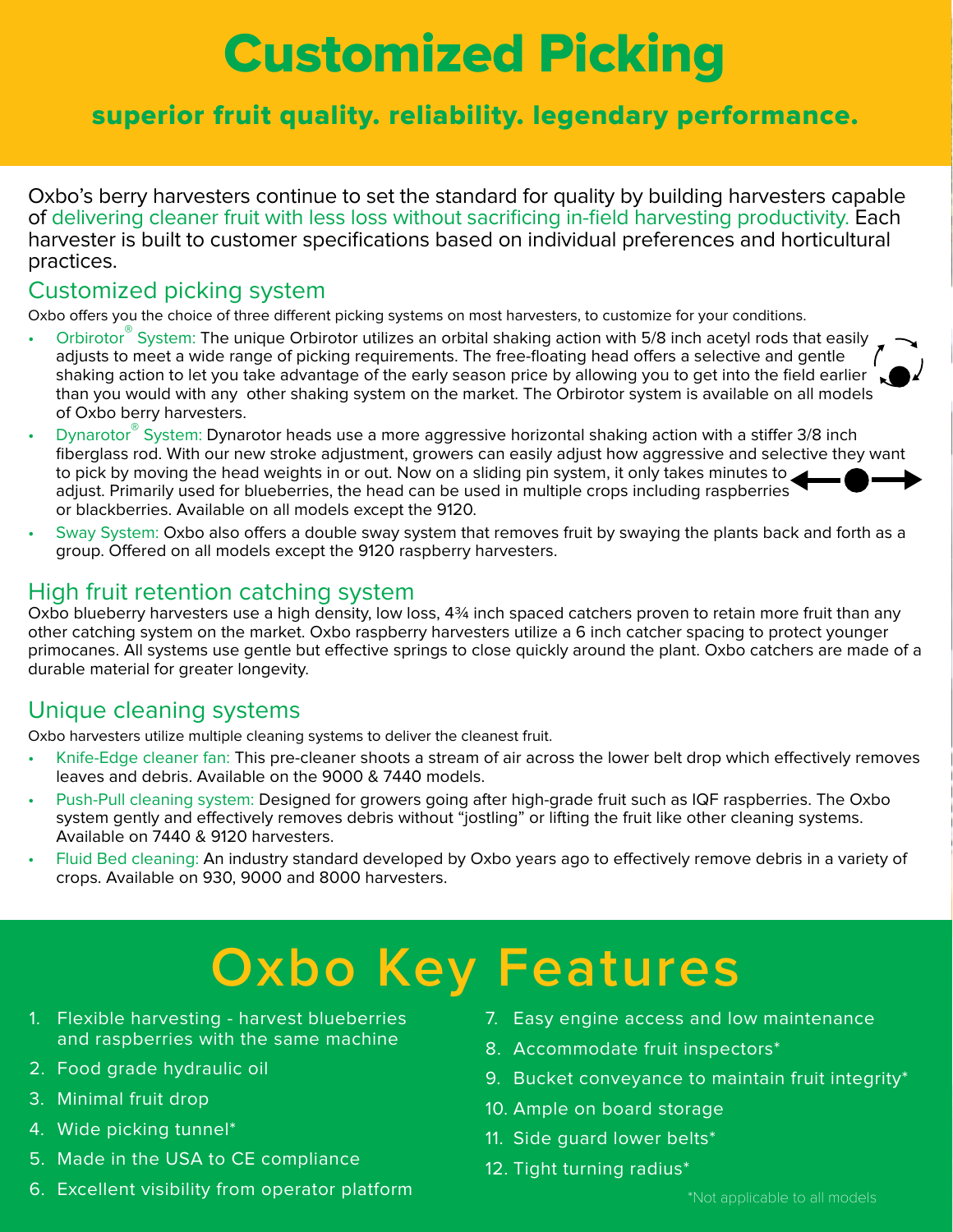

**Oxbo 7440**

 $\sim$   $\sim$ 

**Z OXBO** 

**Oxbo 9000**





**Oxbo 930**

**Oxbo 8000**

 $\epsilon_{\rm K,0}$ 

ORBIRO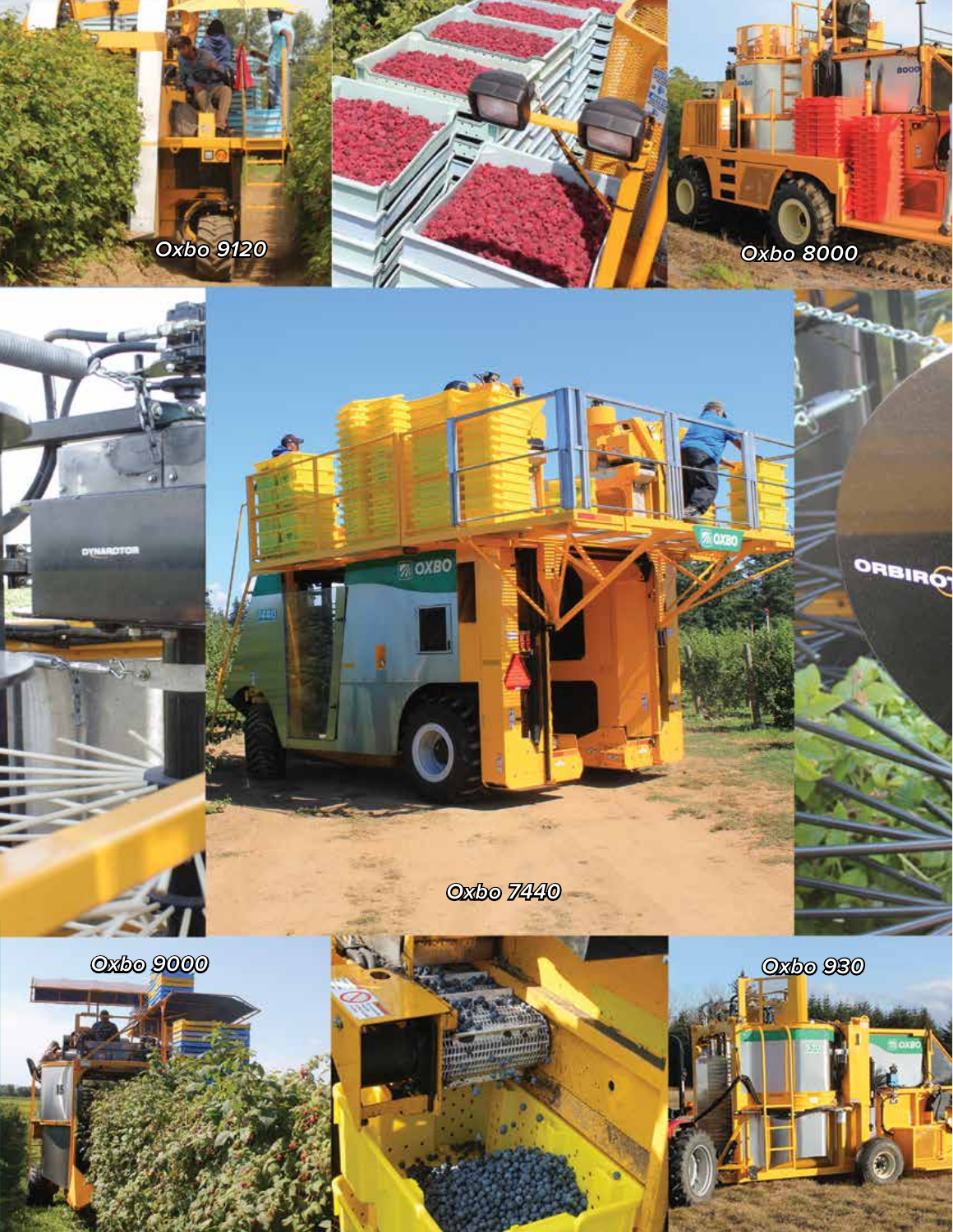

| <b>Specifications</b>      |                   |                                 |                               |
|----------------------------|-------------------|---------------------------------|-------------------------------|
|                            | 930               | 9120                            | 8000                          |
| Length:                    | 17ft 10in (5.44m) | 17ft 8in (5.39m)                | 19ft 6in (5.94m)              |
| Shipping length:           | 17ft 10in (5.44m) | 14ft (4.27m)                    | 19ft 6in (5.94m)              |
| Shipping width:            | 8ft 8in (2.64m)   | 7ft 11in (2.41m)                | 10ft 11in (3.33m)             |
| Width:                     | 10ft 5in (3.18m)  | 12ft 4.5in (3.77m) 25-inch deck | 10ft 6in (3.20m) 42 inch tire |
| Tunnel width:              | 4ft 7in (1.40m)   | 4ft 4in (1.02m)                 | 4ft 7in (1.40m)               |
| Minimum height:            | 9ft 6in (2.90m)   | 10ft 5in (3.18m)                | 10ft 10in (3.30m)             |
| Tunnel height minimum:     | 7ft 3in (2.21m)   | 7ft 4in (2.24m)                 | 7ft 3in (2.21m)               |
| Effective catching length: | 7ft 0in (2.39m)   | 8ft 5in (2.57m)                 | 10ft 2in (3.1m)               |
| Inside catchers:           | 2ft 2in (0.66m)   | 2ft 7in (0.79m)                 | 2ft 2in (0.66m)               |
| Lift:                      | 2ft (0.61m)       | 23in (0.58m)                    | 2ft (0.61m)                   |
| <b>Tires</b>               |                   |                                 |                               |
| Tire size:                 | 12.5L 15SL        | $31 \times 15.5 - 15$           | 38 x 20-16.1                  |
| Optional tires:            | 16.5L x 16.1      | 35 x 19-16.1                    | 42 x 25-20 or 600/40-22.5     |
| <b>Engine</b>              |                   |                                 |                               |
| Engine:                    | N/A               | Kubota® 48hp diesel             | Cummins® 65hp diesel          |
| <b>Tank Capacities</b>     |                   |                                 |                               |
| Fuel:                      | N/A               | 31 gallons (117L)               | 48 gallons (182L)             |
| Hydraulic oil:             | 14 gallons (53L)  | 15 gallons (57L)                | 18 gallons (68L)              |

*Specifications may vary with option selection; all specifications are subject to change without notice.*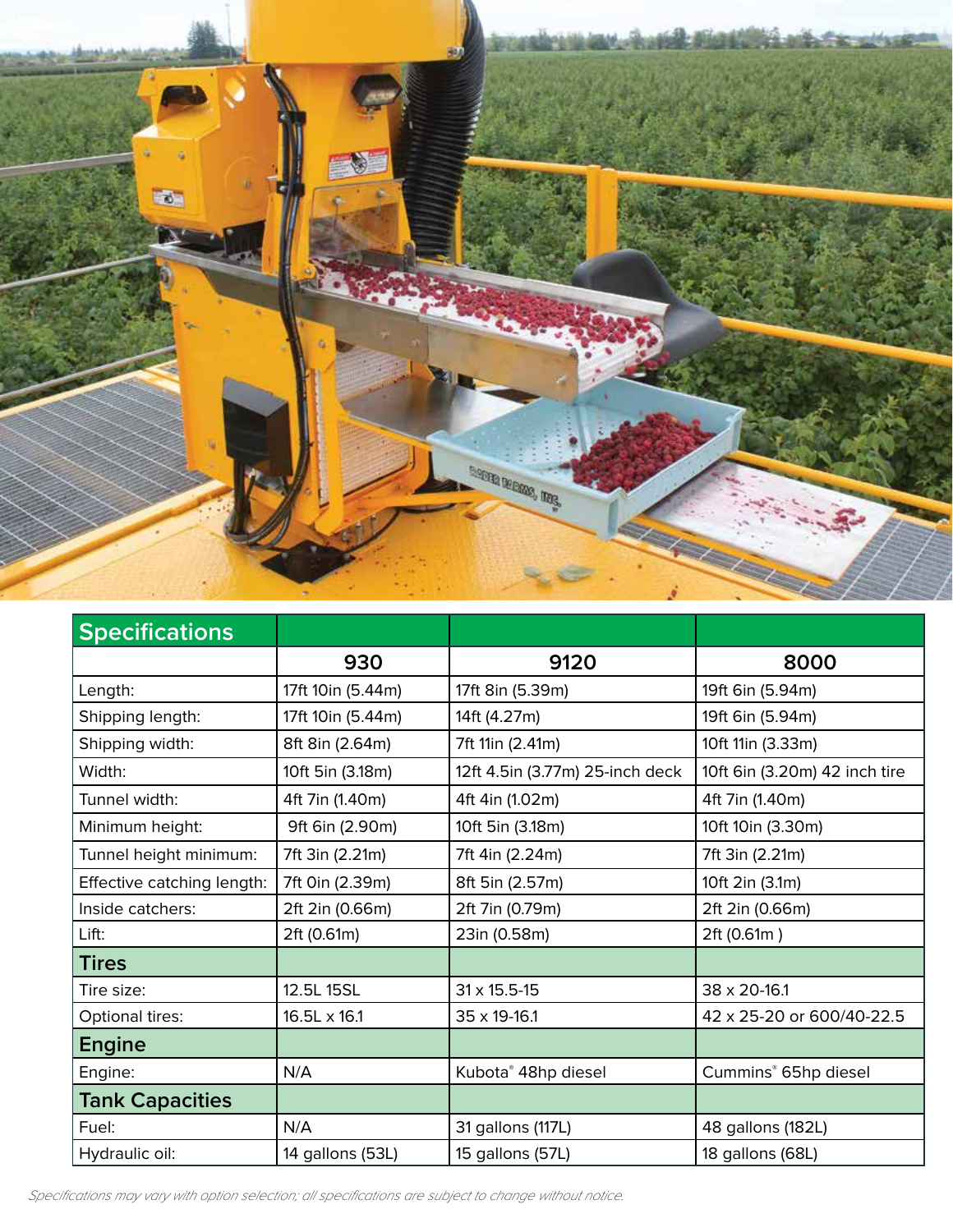

| 9000                          | 7440                                  |  |
|-------------------------------|---------------------------------------|--|
| 18ft (5.49m)                  | 23ft (7.01m)                          |  |
| 11ft 4in (3.45m)              | 23ft (7.01m)                          |  |
| 10ft (3.05m)                  | 14ft (4.27m)                          |  |
| 10ft 9in (3.28m) 18-inch deck | 10ft (3.05m)                          |  |
| 4ft 7in (1.40m)               | 5ft (1.52m)                           |  |
| 10ft 10in (3.30m)             | 13ft (3.96m)                          |  |
| 7ft 3in (2.21m)               | 7ft 3in (2.21m)                       |  |
| 10ft (3.05m)                  | 9ft 2in (2.79m)                       |  |
| 2ft 1in (0.64m)               | 2ft 2in (0.66m)                       |  |
| 2ft (0.61m)                   | 2ft 2in (0.66m)                       |  |
|                               |                                       |  |
| 38 x 20-16.1                  | Front 400/45-22.5 Rear 500/45-22.5    |  |
| 600/40-22.5                   | Rear tires: 600/40-22.5 or 42 x 25-20 |  |
|                               |                                       |  |
| Cummins® 65hp diesel          | Kohler 74hp turbo diesel, tier 4      |  |
|                               |                                       |  |
| 31 gallons (117L)             | 45 gallons (170L)                     |  |
| 18 gallons (68L)              | 29 gallons (110L)                     |  |

### **Harvester Options**

Listed below are options available on various models

#### **Picking Choices**

- Orbirotor® System
- Dynarotor® System
- Sway System\*

#### **Other Optional Choices**

- LED lights\*
- Auto Steer\*
- Top beater\*
- Power beater adjust\*
- Tire selections including flotation tires
- Auto-height\*
- Upper cleaning system\*
- Swinging Gates\*

available on all models.